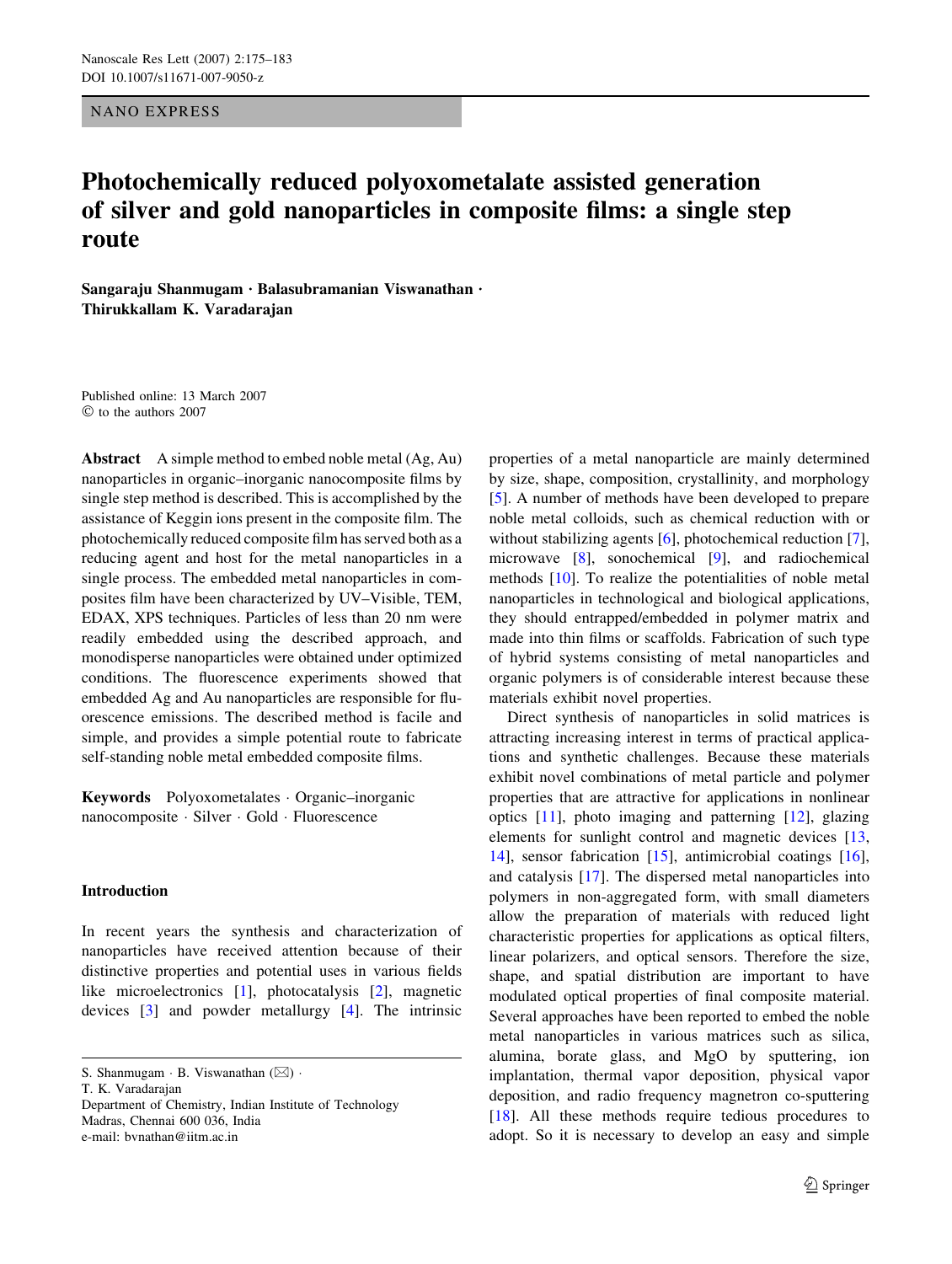method to embed metal nanoparticles in matrices. We have used a strategy wherein the active components (polyoxometalates) have been used to prepare composites consisting organic (PVA) and inorganic  $(SiO<sub>2</sub>)$  components. The composite film has been used to reduce the noble metal ions and also used as matrix to embed the metal nanoparticles produced in a single step.

Polyoxometalates (POM) are metal oxide clusters, discrete and well defined at atomic level with extensive structures and properties [[19\]](#page-8-0). Among the numerous polyoxometalates that exist, Keggin type polyoxometalates are studied extensively, because of their easy preparation, and rich redox properties [\[20\]](#page-8-0). The redox properties can be manipulated by proper substitutions in addenda, or hetero atoms [[21\]](#page-8-0). The Keggin ions can undergo stepwise multielectron redox process electrochemically, photochemically, and radiolytically, without any structural modifications. Troupis et al. have employed polyoxometalates  $(SiW_{12}O_{40}^{4-})$  $PW_{12}O_{40}^{3-}$ ) as photocatalysts and stabilizers to prepare noble metal nanoparticles in homogeneous medium [\[22](#page-8-0)]. Recently, Sastry et al. employed Keggin ions as UV-switch able reducing agents for the synthesis of Au–Ag core shell nanoparticles and gold nanosheets in aqueous solutions [\[23](#page-8-0)]. We have reported the preparation of Pt/C using organic–inorganic nano composite wherein the composite acts as a nanoreactor for deposition of anisotropic Pt nanoparticles on carbon [[24\]](#page-8-0).

In the present investigation, we have employed polyoxometalate embedded organic–inorganic nanocomposite film as reductant and as well as the host for the generation of Ag and Au nanoparticles prepared by a simple chemical route. The present study is mainly concentrated on the formation of Ag and Au nanoparticles on organic-inorganic nanocomposite films. The formation of metal nanoparticles was characterized with various physicochemical techniques. As such no reports are available at present for embedding the Ag and Au nanoparticles in organic–inorganic nanocomposite by this strategy. The presence of metal nanoparticles in composite film was characterized by UV–Visible, TEM, EDAX and XPS techniques. The size and density of metal nanoparticles were controlled by adjusting the reaction parameters such as concentration of metal precursor and time of dipping. A narrow size distribution of metal nanoparticles was observed. The embedded metal nanoparticles exhibit fluorescence emission.

Silicotungstic acid (SiW) and Polyvinylalchol (PVA) (72000) were purchased from Sisco Research Laboratories

## Experimental

## Materials

Pvt. Ltd., and Tetraethylorthosilicate was purchased from E-Merck. All other chemicals were reagent grades and were used as received.

#### Preparation of composite

The organic–inorganic composite was prepared by the following method. Polyvinylalcohol (PVA) dissolved in deionized water was stirred in an oil bath for 10 min, to which tetraethylorthosilicate and silicotungstic acid solutions were slowly added and refluxed at 353 K for 6 h. For a typical synthesis, to a solution of PVA (30 wt% in water) was added a solution containing 20 wt% tetraethyl orthosilicate and 50 wt% silicotungstic acid. The resultant solution was refluxed at 353 K for 6 h, to obtain a clear viscous gel. The final transparent solution was used to make films for further studies. The polyoxometalate was entrapped into the polymer matrix by interacting with the hydroxyl groups of polymer. The polyoxometalate  $(H_4SiW_{12}O_{40})$  acts as an acid catalyst for the hydrolysis and promotes the condensation of the tetraethyl orthosilicate present in the precursor. The crosslinking between the silica matrix and polyvinyl alcohol takes place in presence of POM.

#### Structural characterization

UV–VIS spectra of materials were recorded on Cary 5E UV-VIS-NIR spectrophotometer. The microscopic images of the samples were taken with Philips CM12/STEM scientific and analytical equipment. TEM sampling grids were prepared by mounting the composite film on a carboncoated grid. The electron diffraction pattern was obtained by using the same instrument. The accelerated voltage was 120 kV and the focal length was 50 cm. A gold single crystal was used as a standard to check the camera length. XPS measurements were performed in ultrahigh vacuum (UHV) with Kato, axis HS monochromatized Al K $\alpha$  cathode source, at 75–150 W, using low energy electron plod gun for charge neutralization. Survey and high resolution individual metal emissions were taken at medium resolution, with pass energy of 80 eV, and step of 50 meV. X-ray diffraction studies were recorded on a Bruker AXS D advance powder diffractometer with a Cu K $\alpha$  ( $\alpha$  = 1.5418 Å). The room temperature photoluminescence excitation and emission spectra were recorded for the powder samples using a Jobin Yvon Fluorolog-3-11 spectrofluorometer.

## Electrochemical characterization

A single glass compartment cell three electrode was employed for the cyclic voltammetry and chronoamperometry studies. Pt wire and Saturated Calomel Electrode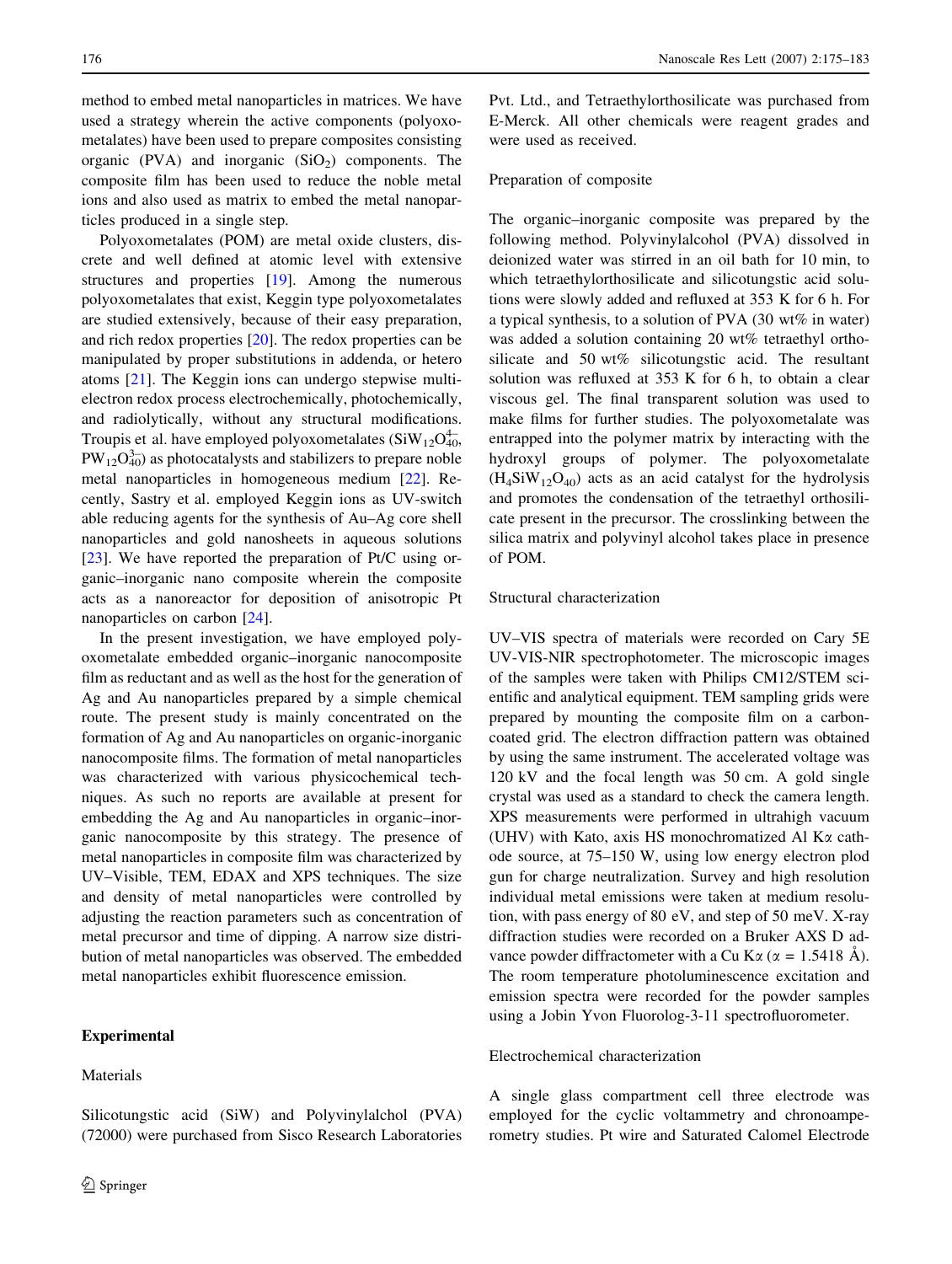(SCE) were used as counter and reference electrode, respectively. A  $0.076$  cm<sup>2</sup> area glass carbon (GC) served as the working electrode. The electrochemical studies were carried with a potentiostat/Galvanostat Model 273 A. The glassy carbon was first polished with alumina paste (procured from BAS, USA) followed by ultrasonication in water for 5 min and then polished with diamond paste (3 *l*m dia) and again ultrasonicated for 10 min in water. The composite was coated on glassy carbon electrode by taking 10  $\mu$ L of PVA–SiO<sub>2</sub>–SiW composite and dried in an oven at 80  $\degree$ C for 2 min to get a thin film on glassy carbon electrode (PVA–SiO<sub>2</sub>–SiW/GC). The electrolyte was degassed with nitrogen gas before the electrochemical measurements.

### Results and discussion

The composite film was coated on quartz plate for absorption study. The photoreduction of nanocomposite film was monitored through UV-Visible spectroscopy; because of the reduced silicotungstic acid has a characteristic absorption band in visible region. Reduced silicotungstic acid showed an absorption peak around 750 nm indicating the formation of single electron reduced silicotungstate ion. Figure 1 shows the UV–Visible spectra of reduced composite at various time intervals. The intensity of 750 band increased with an increase in the time of irradiation indicating that more silicotunsgstic acid is getting reduced. Up to 60 min, there is an increase in the intensity, but after 60 min, there is no change in the absorption band (750 nm) indicating that all the silicotungstate ions in the composite have been completely reduced. The formation of reduced silicotungstic acid was further confirmed by ESR studies. It is observed that the ESR spectra of photoreduced composite film exhibited a signal at  $g = 1.813$  at 77 K, which is originating from the  $d^1(W)$  electrons of reduced species present in the



Fig. 1 UV–Visible spectra of composite film under sun light irridiation at various time intervals. (a) 0 min, (b) 5 min, (c) 10 min, (d) 15 min, (e) 20 min, (f) 25 min, and (g) 30 min

composite (single electron reduced species  $\text{SiW}_{12}\text{O}_{40}^{5-}$ ,  $\text{SiW}_{12}\text{O}_{40}^{4-} \rightarrow \text{SiW}_{12}\text{O}_{40}^{5-}$ ) [[25\]](#page-8-0). The reduced composite film can be re-oxidized by exposing to oxygen or any other oxidizing atmosphere. The reduced composite film is stable (retains blue color) for longer time when it is stored in an inert atmosphere. Thus the reduced composite was employed as reducing medium as well as host for the formation of metal nanoparticles. This reaction is a solid– liquid type electron transfer reaction. The reduced composite film can be able to transfer electrons to the metal ions, which are present in the aqueous solution. So, this reaction is heterogeneous in nature. TEM studies of organic–inorganic composite revealed that the  $\text{SiW}_{12}\text{O}_{40}^{4-}$ ions are homogeneously dispersed and the resulted composite is homogeneous [[26\]](#page-8-0).

The thickness of the reduced composite film is about 50 micron. When the composite coated glass plate was dipped into 20 mM of aqueous silver nitrate solution, it was observed that the blue color has changed into golden yellow within a few minutes time indicating the formation of silver nanoparticles in the composite film (inset c in Fig. 2). The reduced composite film exhibited two broad bands at 460 and 750 nm (Fig. 2, curve b). When the reduced composite film was dipped into  $AgNO<sub>3</sub>$ , these bands disappeared and a new band at 420 nm is observed indicating the formation of Ag nanoparticles in the composite film [\[27\]](#page-8-0) (Fig. 2, curve c). The Ag embedded composite film can be removed from the substrate by peeling off, thus the self-standing film was synthesized. Similarly, the reduced composite film is dipped into the HAuCO4 solution for 30 min, the blue color film changed into pink-violet color (inset d in Fig. 2). The pink–violet



Fig. 2 Absorption spectra of nanoparticles embedded in composite films (a)  $\text{SiW}_{12}\text{O}_{40}^{4-}$  (b) reduced  $\text{SiW}_{12}\text{O}_{40}^{5-}$  (c) Ag and (d) Au. Inset shows photo image of the self-standing composite films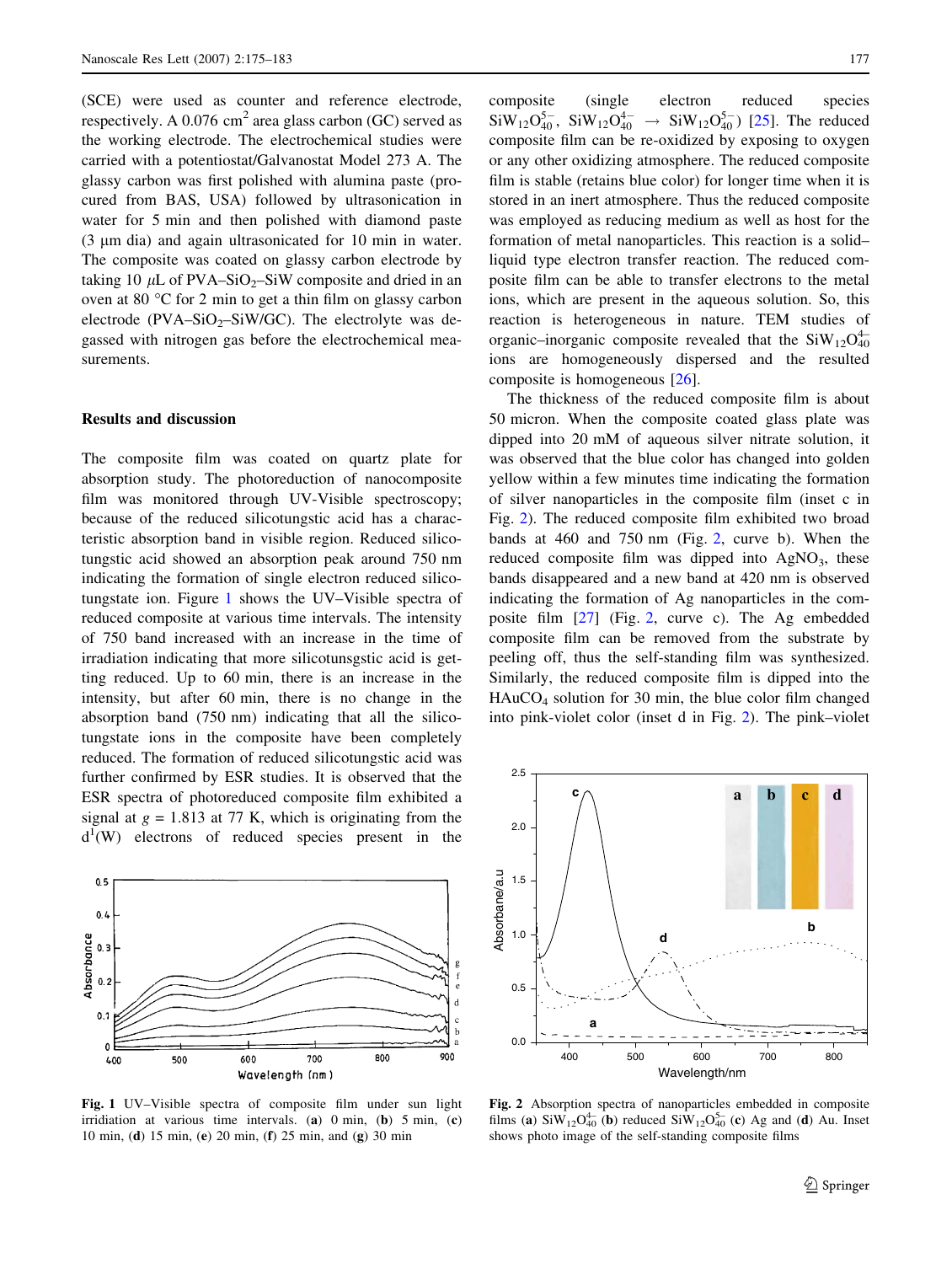composite film exhibited a band at 520 nm, characteristic of Au nanoparticles [[28\]](#page-8-0). These observations clearly demonstrate that the reduced composite film was able to reduce metal ions into metal nanoparticles, which is evidenced from the surface plasmon bands of Ag, Au nanoparticles.

The time evolution formation of Ag nanoparticles in the composite film was monitored by UV-Visible spectroscopy. As the time of dipping increased, the blue color of the film gradually changed to yellow within a minute and the intensity of the color increased which is evidenced from Fig. 3. The corresponding absorption spectrum is shown in Fig. 4. A red shift of the surface plasmon band of Ag nanoparticles is evident from Fig. 4, with a concomitant peak broadening when dipping time was increased from 5 to 30 min. The shift to the higher wavelength and broadening of the surface plasmon absorption band upon incorporation of silver in the composite film is induced by the change in dielectric constant of the environment around the Ag nanoparticles [[29\]](#page-8-0). The particle size can be controlled by choosing suitable dipping time intervals and concentration of metal ions solutions. As the concentration of  $AgNO<sub>3</sub>$  is increased, the intensity of the surface plasmon band increases and the absorption shifts to higher wavelength. The red shift and broadening of the surface plasmon band is due to the change in dielectric constant and also the increase in particle size, polydispersity and amount of metal nanoparticles in composite film. From the absorption spectra (Fig. 4), it is evidenced from full-width at halfmaximum (FWHM), the particle size is increased as the dipping time increased [\[29](#page-8-0)]. The FWHM of the surface plasmon band has increased from 74 to 112 nm as the dipping time has increased from 5 to 30 min. And also, the increase in the surface plasmon band intensity indicates the increase in amount of metal nanoparticles in composite film. Figure [5](#page-4-0) shows the TEM images of reduced composite films for various time intervals in  $AgNO<sub>3</sub>$  solution. Further, as the dipping time increased (5, 10, 30 min) the

178 Nanoscale Res Lett (2007) 2:175–183



Fig. 4 UV–Visible spectra of Ag embedded composite film at different dipping time intervals

average particle size has increased (9, 15, 19 nm) and also the population of silver nanoparticles. It is also clear from the TEM images that the dipping time increases, the Ag nanoparticles population increases. The composite dipped for 30 min is highly populated and well dispersed all over the composite (Fig. [5c](#page-4-0)). From the electron diffraction pattern of Ag nanoparticles composite film (Fig. [5d](#page-4-0)), a clear ring pattern, the lattice parameter was calculated to be 0.411 nm. This is in good agreement with that of bulk metallic Ag ( $a_0 = 0.408$  nm; JCPDS File No.4-0784). The average particle size of Ag was found to be  $19 \pm 2$  nm for 30 min dipping. The size of Ag nanoparticles can be varied in the composite by adjusting the concentration of  $AgNO<sub>3</sub>$ , and also as demonstrated by varying the dipping time. The EDX measurements have been carried using a nano beam. The EDX spectrum of individual Ag nanoparticles from the composite film is presented in Fig. [5e](#page-4-0), which indicates the presence of metallic Ag nanoparticles. Figure [5f](#page-4-0) shows the XRD pattern of composite dipped for 30 min

Fig. 3 Photograph of formation of Ag nanoparticles in composite film at different dipping time intervals,  $AgNO<sub>3</sub>$  -20 mM, (a) 0 min, (b) 1 min, (c) 5 min, (d) 10 min, (e) 20 min, (f) 30 min

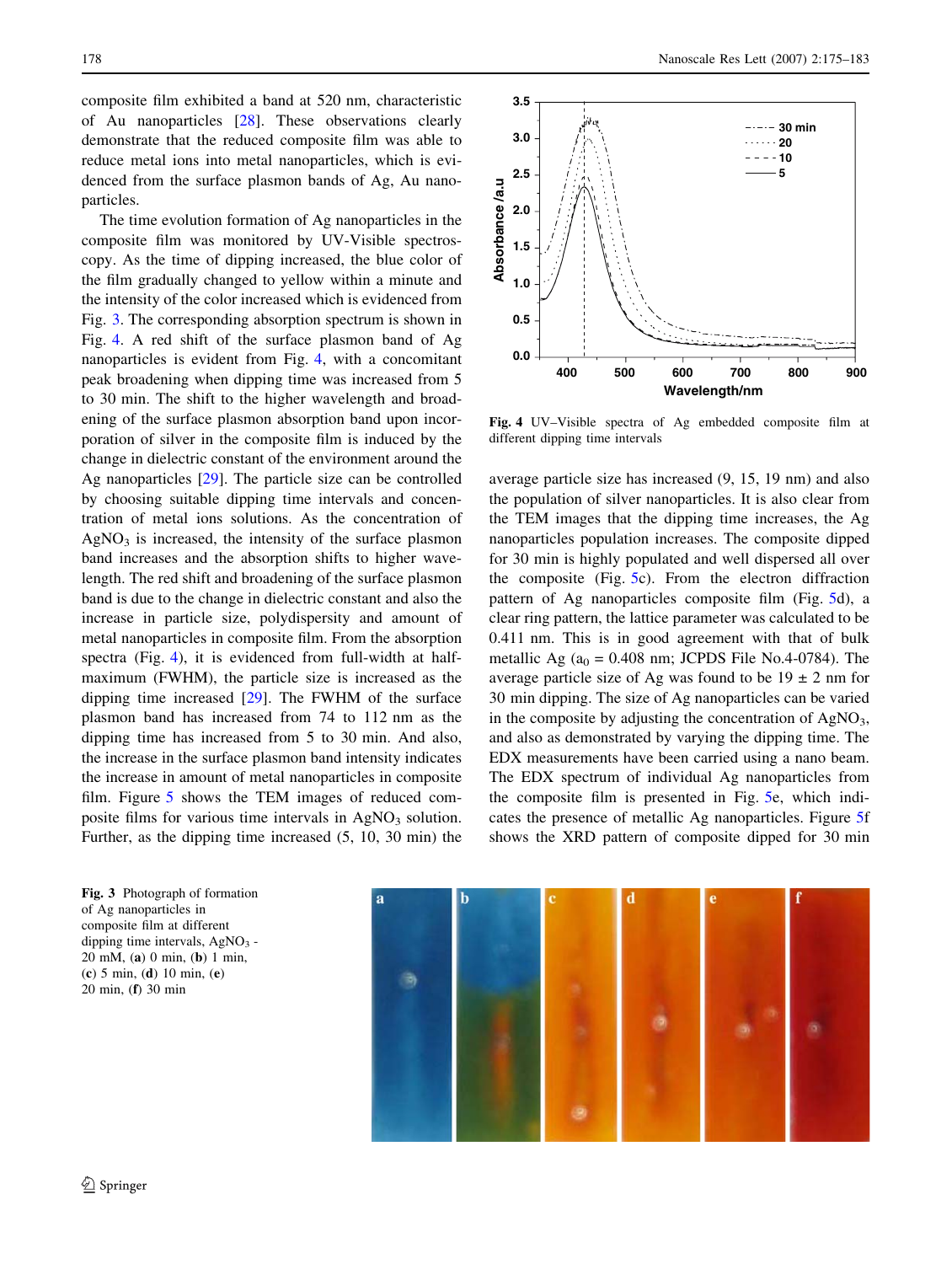<span id="page-4-0"></span>Fig. 5 TEM images of silver nanoparticles embedded composite at different dipping time intervals in 20 mM of AgNO<sub>3</sub> (a) 5 (b) 10 (c) 30 and (d) selected area diffraction pattern (e) EDX spectra of (c) and (f) XRD pattern of composite film dipped for 30 min. Inset shows corresponding histograms. Scale bar: 100 nm



indicating the presence of metallic Ag nanoparticles. The strongest XRD peak corresponds to Ag (111) diffraction and also a less intense peak also observed  $(2\theta = 44.4^{\circ})$  due to Ag (200) diffraction. The XRD measurement showed the composite consisting of metallic Ag without any AgO.

TEM images of Au nanoparticles of 3.3 and 5.4 mM HAuCl4 solutions for a dipping time of 30 min are shown in Fig. [6](#page-5-0). The particle size as well as the amount of Au in the composite is found to increase with the increase in the concentration of  $HAuCl<sub>4</sub>$  solution. The change in the color of the film (blue to pink) after 10 min dipping and the characteristic surface plasmon band at 546 nm indicate the formation of the Au nanoparticles in the composite film. The TEM images of reduced composite dipped for 30 min 3.3 mM HAuCL<sub>4</sub> and 5.4 mM HAuCl<sub>4</sub> are presented in Fig. [6](#page-5-0)a and b. The average Au particle size is  $9 \pm 3$  and  $15 \pm 2$  nm for 3.3 and 5.4 mM HAuCl<sub>4</sub>, respectively. The formation of highly distributed Au nanoparticles in the composite film with spherical shape is evidenced from the TEM studies.

The presence of Ag and Au in composite films was further characterized with XPS spectroscopy. Figure [7a](#page-5-0) shows the XPS survey spectra of Ag nanoparticles embedded composite film. It shows the presence of Si, W, O, C and Ag elements. The concentration of Ag is found to be 12%. The high resolution spectrum of Ag 3d is given in Fig. [7b](#page-5-0). The obtained binding energy values of the Ag  $3d_{3/2}$  and  $3d_{5/2}$  are 375.0 eV and 368.8 eV, respectively. The binding energy for metallic Ag foil is 374.50 and 367.18 eV. The Ag embedded composite film showed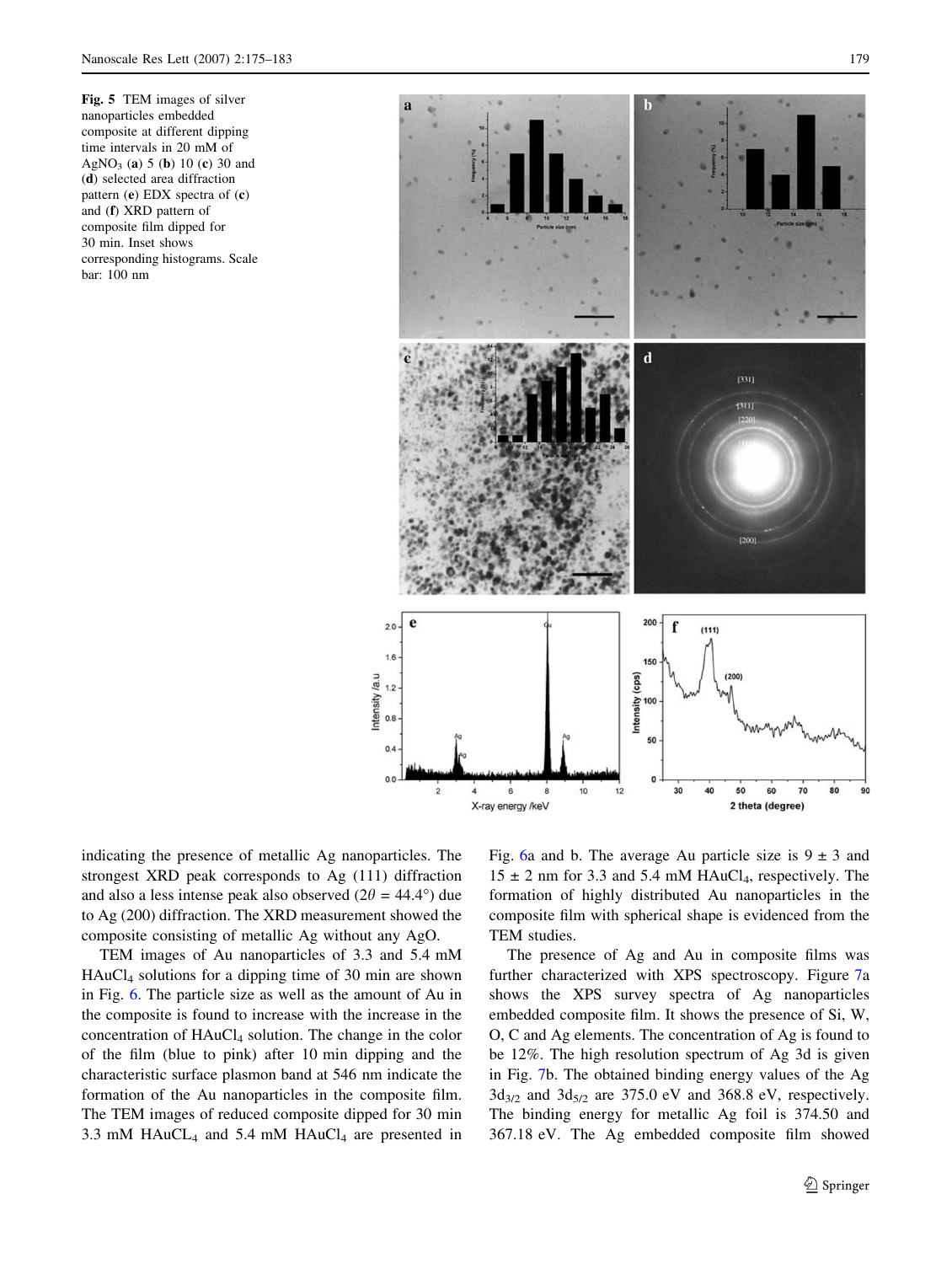<span id="page-5-0"></span>Fig. 6 TEM images of Au embedded composite films prepared with (a) 3.3 mM, (b) 5.4 mM  $HAuCl<sub>4</sub>$  and (c) EDX spectrum of (b). Inset shows corresponding histograms. Scale bar: 100 nm





 $x10^2$  $0<sub>1s</sub>$  $\bf{a}$  $|C1s$ 60 Intensity(CPS) 40 20 Si 2p  $\mathsf{o}$ 1200 800 400 BE calibrated vs  $C$  1s = 285eV :10 $^1$  $4f_{\eta_2}$ b 40  $4f_{52}$ Intensity(CPS) 36 32 28  $24$ 94 92 90 88 86 84 82 BE calibrated vs  $C 1s = 285eV$ 

Fig. 7 XPS spectra of Ag embedded composite films (a) survey scan and (b) high-resolution spectra of Ag 3d

Fig. 8 XPS spectra of Au embedded composite film (a) survey scan and (b) high-resoltuion scan of Au 4f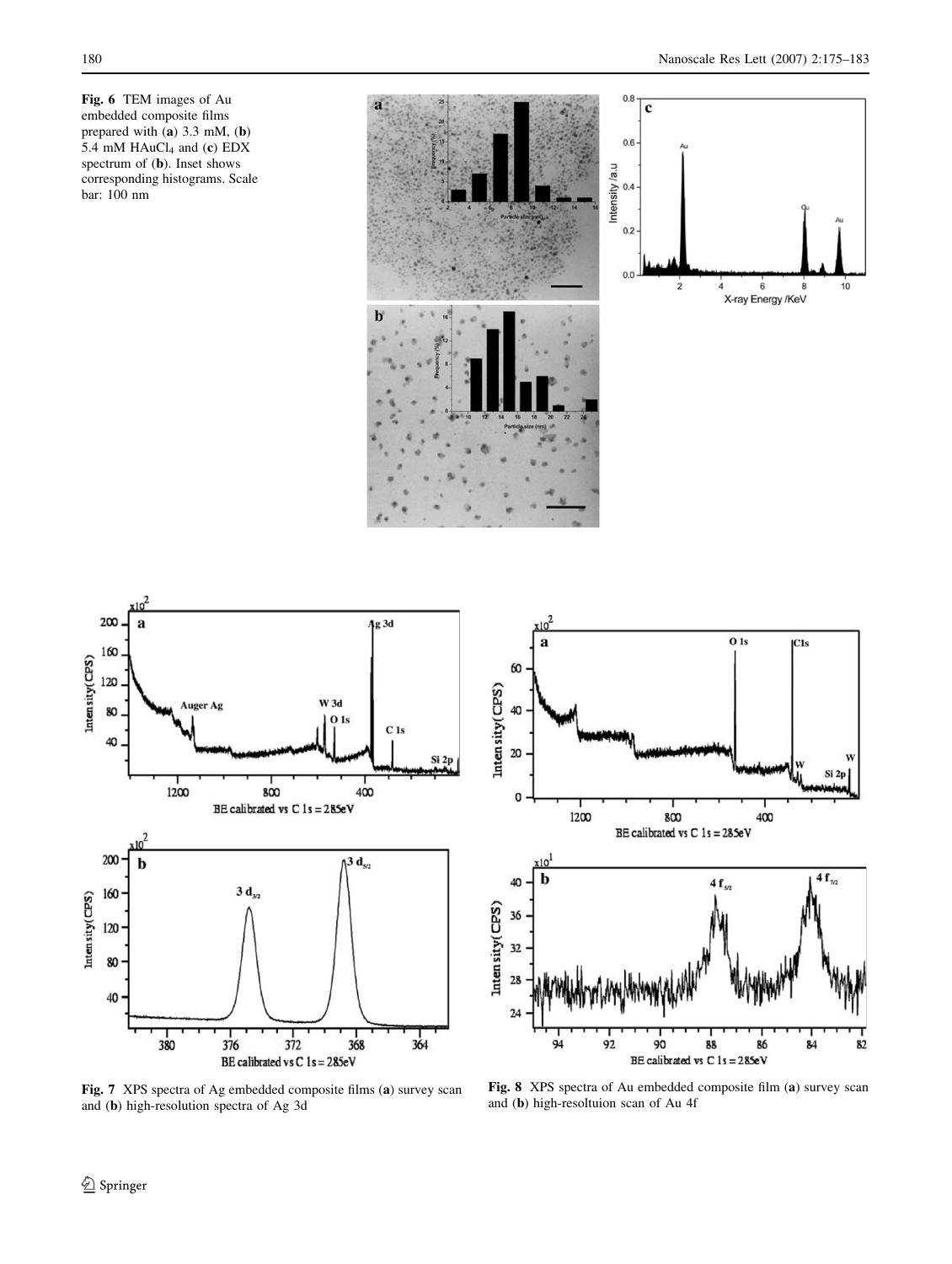higher B.E values compared to that of metallic bulk Ag foil. The binding energy shift  $(\Delta E)$  with respect to the Ag foil is 0.65 eV. Shin et al. observed a binding energy shift of 0.7 and 1.4 eV, respectively for Ag particle size of 12.1 and 19.6 nm [\[30](#page-8-0)]. In the present study we observed 0.65 eV BE shift for 19 nm Ag particles. The positive shift of binding energy may be due the particle size, chemical, and charging effects [[30\]](#page-8-0). The size effect is due to the change in electronic structure that results from changes in the boundary conditions with changes in the size of the nanoparticles. The chemical effect on the binding energy is due to the adsorption of polymer or silica onto the nanoparticles. In the present system, the Ag nanoparticles are bound to the different chemical species. XPS studies of Au embedded composite film (Fig. [8a](#page-5-0)) showed the presence of Si, W, O, C, and Au elements. The atomic concentration of Au is 5.6%. The BE values of Au  $4f_{7/2}$  (84.1 eV) and Au  $4f_{5/2}$  (87.9 eV) in Au embedded nanoparticles are higher when compared to the bulk Au foil. The positive shift of the BE energy of nanoparticles with respect to that of bulk metal is consistent with that reported in literature [\[31](#page-8-0)].

The photoluminescence of silver and gold metals is generally attributed to electronic transitions between the highest d band and conduction sp band. The composite containing Ag nanoparticles showed an emission band at 481 nm when excited at 435 nm (Fig. 9a). In order to corroborate whether the fluorescence emission is from the embedded Ag nanoparticles or from the parent compound, we have measured fluorescence for the composite without Ag nanoparticles (Fig. 9). The absence of band at this region indicates that the fluorescence emission is originating from the Ag nanoparticles. Henglein et al. observed luminescence from Ag nanoparticles reduced in the presence of polymers [\[32](#page-8-0)]. Zheng et al. observed fluorescence emission for dendrimer-encapsulated silver nanodots [\[33](#page-8-0)]. Ag nanoparticles stabilized by [poly(styrene)]-dibenzo-18 crown-6-[poly(styrene)] in solutions showed an emission band at 486 nm upon excitation at 408 nm [[34\]](#page-8-0). The observed emission at 486 nm is attributed to the Ag nanoparticles. When the dipping time of composite film is increased, the intensity of the band at 481 nm increased which might be due to the increase in the amount of Ag (Fig. 9b). When increasing the concentration of the metal nanoparticles in composite film the intensity of emission peak also increased indicating the possible formation of complexing effect between the metal nanoparticles with polymer. The observation indicates that the matrix environment of composite improved the photoluminescence property of embedded silver nanoparticles due to the complexing effect between the functional groups of polymer. Figure [10a](#page-7-0) and b shows the excitation as well as the emission spectra of Au embedded composite film. The fluorescence emission band at 612 nm is due to the Au



Fig. 9 Photoluminescence emission spectra of (a) composite with and without Ag nanoparticles ( $\lambda_{\text{Exc.}}$  = 420 nm) and (b) composite film dipped for various time intervals (5, 10, and 30 min) in 20 mM  $AgNO<sub>3</sub>$ 

nanoparticles. The observed emission from Au nanoparticles is consistent with the reports of Geddes et al. [\[35](#page-8-0)]. The optical and fluorescence studies suggest that the noble metal embedded composite films can be used for optical devices such as optical filter etc., and the desired optical properties can be achieved by proper tuning the reaction parameters.

The formation of Ag or Au nanoparticles in the composite film can be attributed to the transfer of electrons from the photoreduced silicotungstate ion to  $Ag<sup>+</sup>$  or  $Au<sup>3+</sup>$  ions thus leading to zero valent metallic state. The  $Ag<sup>+</sup>$  ions from solution diffuse inside or on the film matrix where it is reduced to Ag metal nanoparticles and the silicotungstate ions are reoxidized. The photo reduced  $\text{SiW}_{12}\text{O}_{40}^{5-}$  is capable of transferring the electrons to the  $Ag<sup>+</sup> ions$ , thus Ag nanoparticles formed in the composite film. The first reduction potential of  $\text{SiW}_{12}\text{O}_{40}^{4-}/\text{SiW}_{12}\text{O}_{40}^{5-}$  is 0.057 V vs NHE.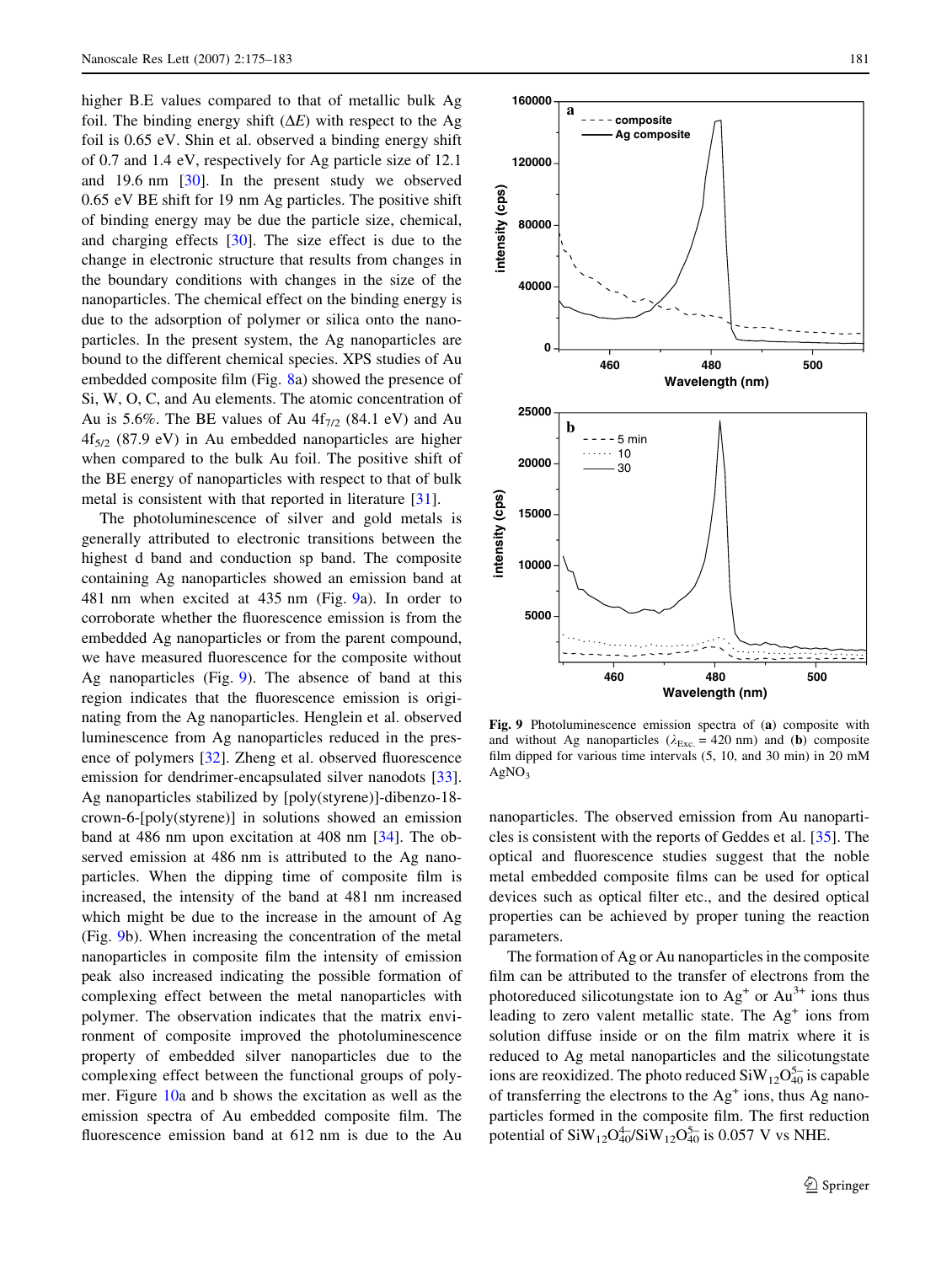<span id="page-7-0"></span>

Fig. 10 Photoluminescence spectra of Au embedded composite film (a) excitation spectra ( $\lambda_{Em.} = 617$ ) and (b) emission spectra  $(\lambda_{\text{Exc}} = 535 \text{ nm})$ 

$$
SiW_{12}O_{40}^{4-} + PVA \rightarrow SiW_{12}O_{40}^{5-} \tag{1}
$$

$$
SiW_{12}O_{40}^{5-} + M^{+} \rightarrow SiW_{12}O_{40}^{4-} + M^{0}
$$
  
(where M<sup>+</sup> can be Ag<sup>+</sup>, Au<sup>3+</sup>) (2)

The reduction potentials of  $Ag^{+}/Ag^{0}$ ,  $Au^{3+}/Au^{0}$  is 0.799 and 1.002 V vs NHE. So the above reaction is thermodynamically favorable, thus the formation of Ag, Au nanoparticles was achieved easily by the present strategy. We have observed that the formation of Ag nanoparticles is very facile because the diffusion of  $Ag<sup>+</sup>$  is higher than that of  $Au^{3+}$  and also due to hydrophilic nature of Ag [\[36](#page-8-0)]. Spontaneous self-assembly of silicotungstate anions on Ag (111) and Ag (100) are known [\[37](#page-8-0)]. Upon embedding the silicotungstate ion the composite, the first one electron reduction potential is shifted to more negative values. In the composite the one electron reduction potential of  $[SiW_{12}O_{40}]^{4-}$ / $[SiW_{12}O_{40}]^{5-}$  is -0.096 V vs NHE (parent couple 0.057 V). This enhancement of the reducing behavior also favors the facile formation of silver nanoparticles. The reaction in Equation (2) proceeds, within seconds at room temperature, utilizing a mild reductant,  $[SiW_{12}O_{40}]^{5}$ . Whereas other reductive methods that proceed promptly at room temperature use rather strong reductants such as  $BH<sub>4</sub>$ , hydrogen atoms, or organic radicals. On the other hand, conventional processes that use mild reducing agents often need heat to enable them to proceed within minutes or days. Controlled experiments were demonstrated that the silicotungstate ions are necessary for the rapid reduction of metal nanoparticles in composite films. We have also prepared other noble metal nanoparticles (Pd, Pt) using this strategy.

#### **Conclusions**

A simple and elegant method is described to embed silver and gold nanoparticles in organic-inorganic nanocomposite films. The embedded metal nanoparticles in composite films have been characterized with various physico-chemical techniques such as UV–Visible, TEM, EDAX and XPS. The composite film embedded with Ag nanoparticles is golden yellow in color and Au embedded composite film has pink color. The rate of formation of Ag nanoparticles is higher than that of Au nanoparticles. The surface plasmon band position, and the intensity shifts as the particle size and population increases. The optical properties of composite materials were attributed to the embedded metal nanoparticles. The emission of silver and gold nanoparticles composite films are attributed to the embedded metal nanoparticles. The adopted method demonstrates that the sizes of nanoparticles are of narrow size distribution and are highly distributed in the composite film. The composite film embedded with Ag nanoparticles is golden yellow in color and Au embedded composite film has a pink color. The rate of formation of Ag nanoparticles is higher than the Au nanoparticles. The surface plasmon band position, the half width and the intensity change with the particle size. The optical behavior of composite films was modulated using the dipping time intervals and concentration of the metal ion solutions. The size of particles is in the range of 10–20 nm for dipping time of 5–30 min. Homogeneous dispersion of metal nanoparticles is achieved, which can seen from TEM studies. As the dipping time increases the population of metal nanoparticles increased. It is evidenced from XRD and XPS analysis that the embedded metal nanoparticles are in zero valent state. The adopted synthetic procedure is amenable to fine-tune the properties of the composite film by choosing the suitable constituents at molecular level.